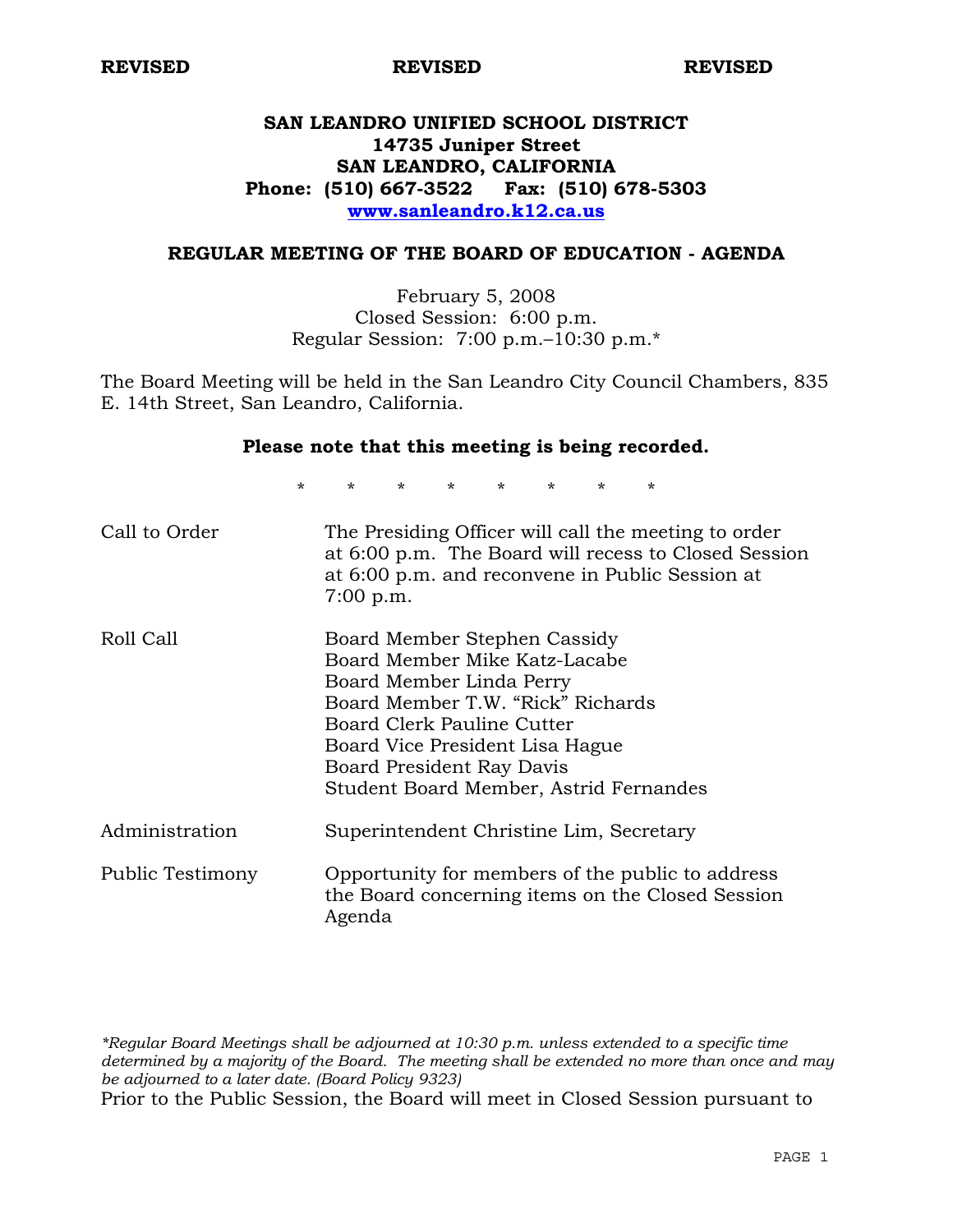Education Code Sections 35146 and 48918(c), and Government Code Sections 54957, 54957.6, 54956.8, and 54956.9(b).

- a) Student Expulsions
- b) Public Employee Discipline/Dismissal/Release/Resignation
- c) Conference with Labor Negotiator
- d) Conference with Legal Counsel Anticipated Litigation Significant exposure to litigation pursuant to Government Code
- e) Conference with Real Property Negotiator Property(ies
- f) Conference with Legal Counsel Existing Litigation

| Report Closed<br><b>Session Action</b> | Motion __________ Second __________ Vote _______      |                                                                                                                                                                                                                                                                                                                                                                                                                                                                                                                                                                                                                                                                                                                                                                                                                                                                                                                                                                                                                        |
|----------------------------------------|-------------------------------------------------------|------------------------------------------------------------------------------------------------------------------------------------------------------------------------------------------------------------------------------------------------------------------------------------------------------------------------------------------------------------------------------------------------------------------------------------------------------------------------------------------------------------------------------------------------------------------------------------------------------------------------------------------------------------------------------------------------------------------------------------------------------------------------------------------------------------------------------------------------------------------------------------------------------------------------------------------------------------------------------------------------------------------------|
| Pledge of Allegiance                   |                                                       |                                                                                                                                                                                                                                                                                                                                                                                                                                                                                                                                                                                                                                                                                                                                                                                                                                                                                                                                                                                                                        |
| Approve Agenda                         | Motion ___________ Second ____________ Vote _________ | Approve the Regular Meeting Agenda of February 5, 2008                                                                                                                                                                                                                                                                                                                                                                                                                                                                                                                                                                                                                                                                                                                                                                                                                                                                                                                                                                 |
| Legal Statement                        | 54954.2(a)                                            | Members of the audience who wish to address the<br>Board are asked to complete the yellow card available at<br>the entrance and submit it to the Board's Administrative<br>Assistant. Speakers who have completed the card will be<br>called when the item is reached on the agenda or, for<br>non-agenda items, during the Public Testimony. Cards<br>are to be turned in before the item is reached on the<br>agenda. Please note that this meeting is being recorded.<br>State law prohibits the Board of Education from taking<br>any action on or discussing items that are not on the<br>posted agenda except to A) briefly respond to statements<br>made or questions posed by the public in attendance; B)<br>ask questions for clarification; C) provide a reference to a<br>staff member or other resource for factual information in<br>response to the inquiry; or D) ask a staff member to<br>report back on the matter at the next meeting and/or put<br>it on a future agenda. (Government Code Section |
|                                        |                                                       |                                                                                                                                                                                                                                                                                                                                                                                                                                                                                                                                                                                                                                                                                                                                                                                                                                                                                                                                                                                                                        |

**7:00-7:05 p.m. REPORTS** 

Parks & Recreation Commission Report: Juan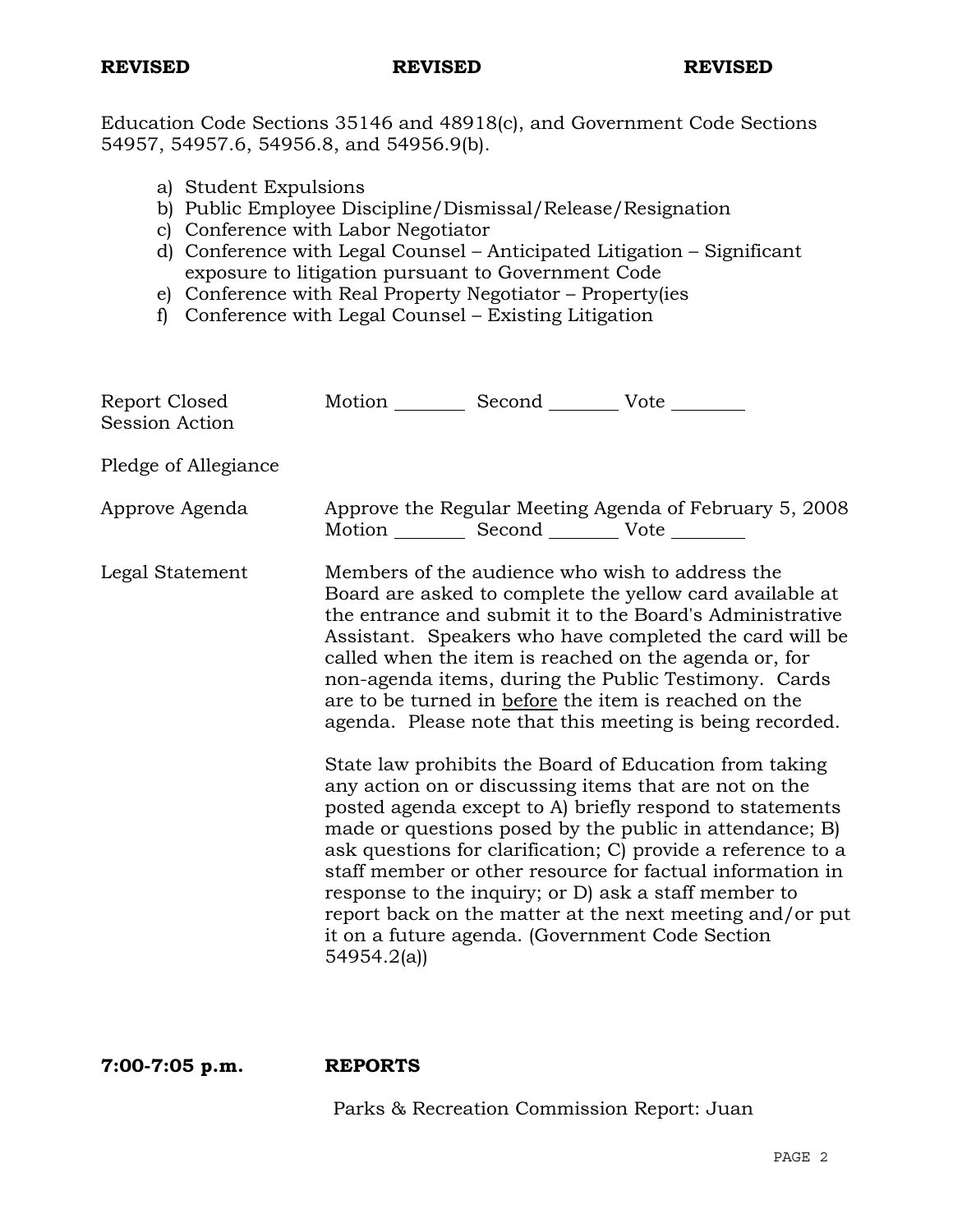Manuel Martinez, San Leandro Unified School District Representative

### **7:05-7:15 p.m. PRESENTATIONS**

- \* A Certificate of Commendation will be presented to Kathy Tronvig, PE teacher at Roosevelt Elementary School, for recently being named as a 2007 All Star Teacher by Project Fit America. Kathy is the first West Coast teacher to be recognized.
- \* A Certificate of Commendation will be presented to Audrey Brown, department chair of the San Leandro High School Visual and Performing Arts Department, for recently being selected for the California College of the Arts' Community Art Award for her leadership in bringing art to the community.
- \* The Board of Education will recognize Jerome Manos, Athletic Director, Jeanette Wood, Co-Athletic Director and the following San Leandro High School Winter sports' coaching staff and athletes:

 Girls' Wrestling – Jose Rose, Coach Michelle Umezu Shawntia Beck

 Boys' Wrestling – David Jagoda and Manny Acosta, Coaches Mark Jay Acosta

 Girls' Volleyball – Ed Smart, Coach Erin Miyahira Maisa Morar

 Girls' Soccer – Ron Hattley, Coach Norma Sanchez Jamie Forrest Hilary Vance Maribel Gonzalez Jasmine Navarro Tu Quyen Hoang Boys' Soccer – Raul Herrera, Coach Efren Barajas Edgar Hernandez Eric Esparza Roberto Banales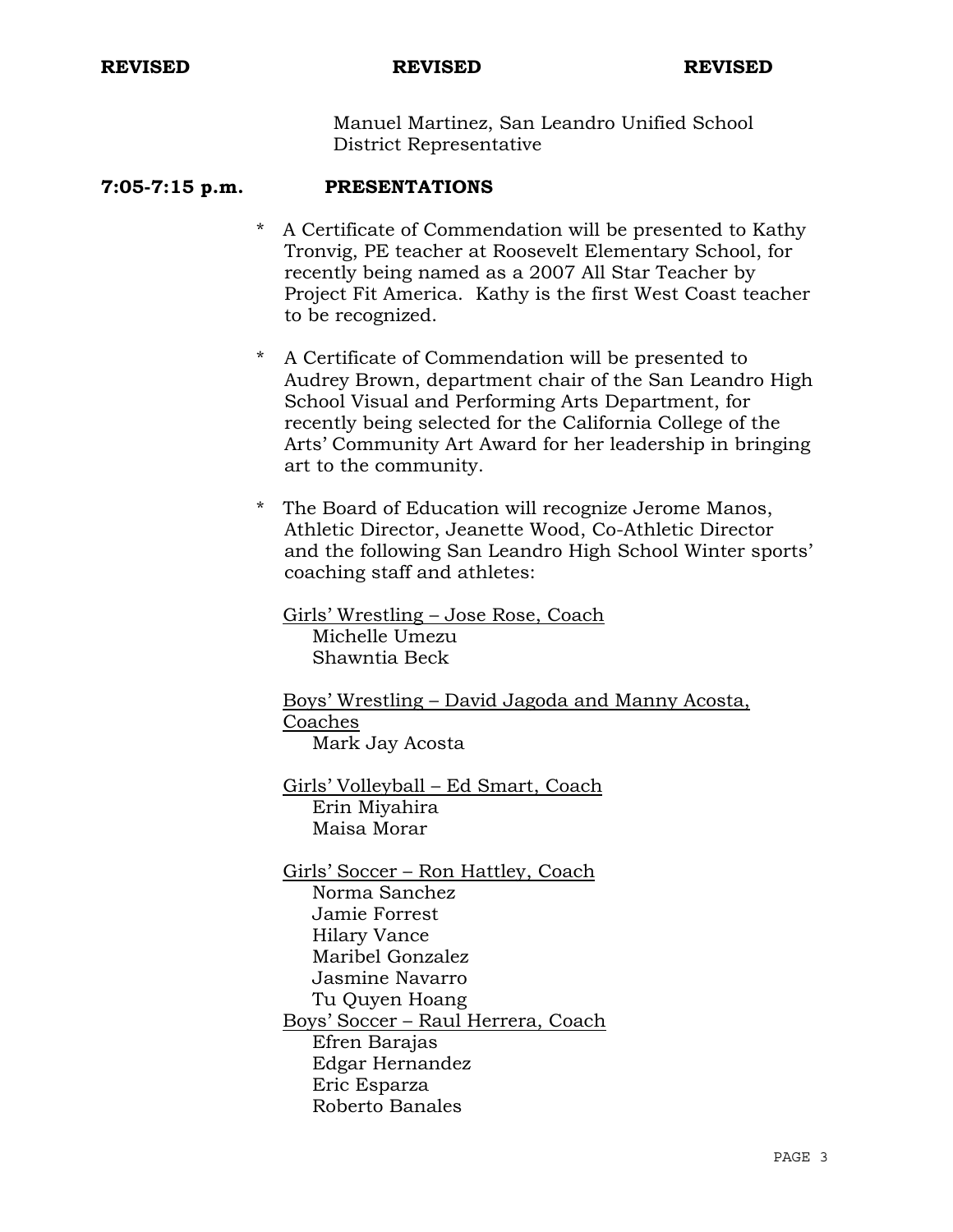Antonio Ramirez

Girls' Basketball – Eddie Arnold and Justin Mincey Coaches Sonia Jones Samantha Gipson Jada Chiu

 Boys' Basketball – Todd Peterson, Coach Jared Cunning Travis Sims Shaheed Young

#### **7:15-8:15 p.m.** \* **Block Schedule Follow-Up Presentation**

 At the January 24, 2008, Board of Education meeting, staff presented a presentation regarding the Block Schedule Evaluation Report. The evaluation was conducted in accordance the 2004-2007 Collective Bargaining Agreement between the San Leandro Unified School District and the San Leandro Teachers' Association, Appendix U which states that:

 *"Criteria will be mutually agreed upon and adopted to measure the effectiveness of the Block Schedule, with the full evaluation to be conducted on the third additional year of the program (2007-2008). Prior to this evaluation, the Block Schedule as provided herein shall continue unless both the Association and School Board agree to end Block Scheduling thus returning to the six period day. Based on the above three-year evaluation either party may elect to return to the six period day. If neither partly gives timely notice to such a change, the block schedule of the Collective Bargaining Agreement shall continue on the same basis as other parts of the Agreement".*

Cindy Cathey, Assistant Superintendent of Educational Services, will present information related to follow-up questions asked by the Board of Education at the January 24, 2008 meeting.

# **ACTION**

Educational Services

3.1-A Elimination of the Block Schedule and

#### Staff Recommendation:

Approve the recommendation to eliminate the Block Schedule and return to the six-period day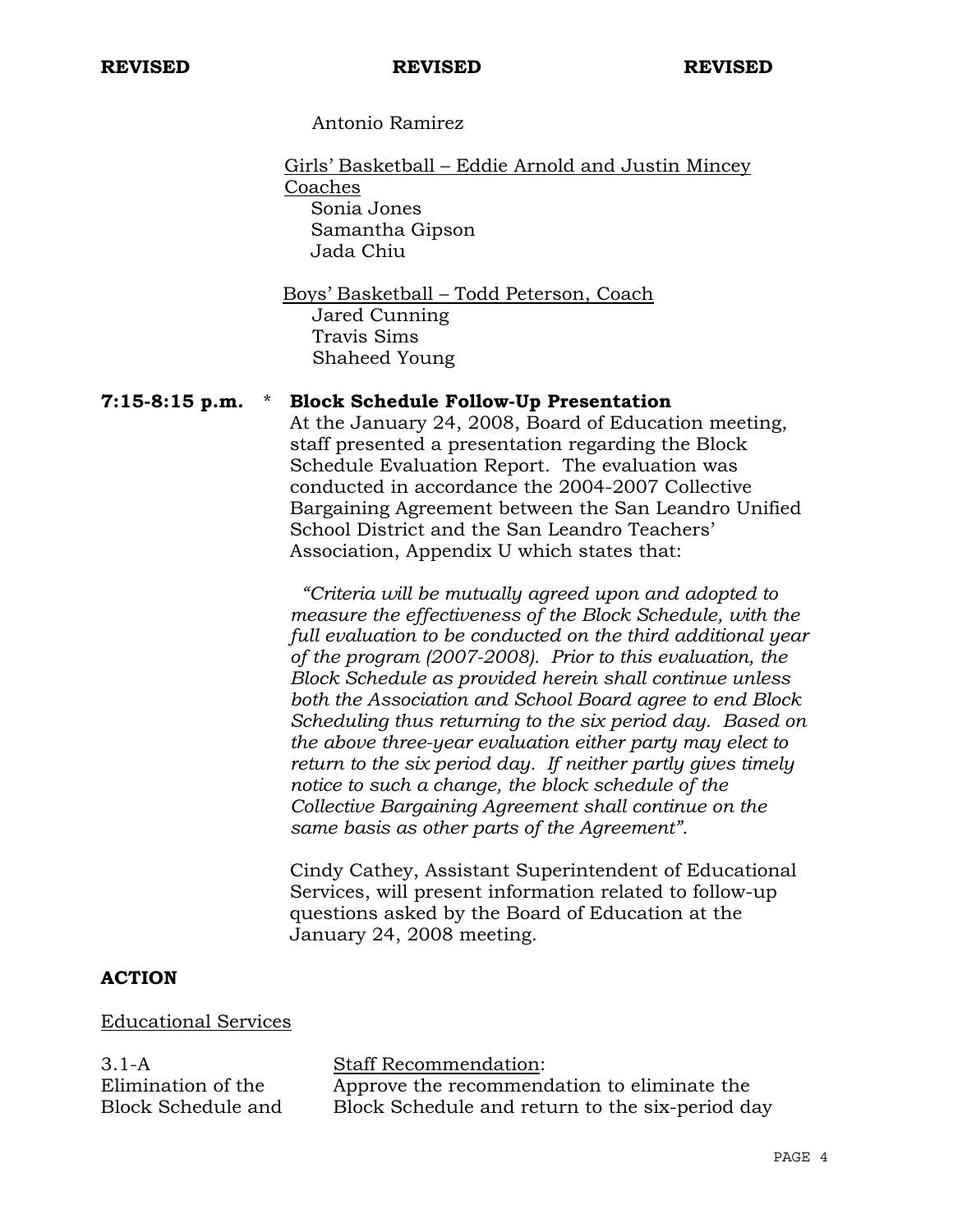| Return to the Six-<br>Period Day Beginning<br>with the 2008-2009 | beginning with the 2008-2009 school year                  |  |
|------------------------------------------------------------------|-----------------------------------------------------------|--|
| School Year                                                      | Motion ______ Second _________ Vote _______               |  |
| $8:15 - 8:25$ p.m.                                               | PUBLIC TESTIMONY ON NON-AGENDA ITEMS                      |  |
| $8:25 - 8:40$ p.m.                                               | <b>REPORTS</b><br>Correspondence                          |  |
|                                                                  | <b>Student Board Member Report</b>                        |  |
|                                                                  | Superintendent's Report<br><b>Board Committee Reports</b> |  |
|                                                                  | • Advocacy                                                |  |
|                                                                  | Communication                                             |  |

• Curriculum

Board Representatives' Reports

• Alameda County School Boards Assn.

## **8:40 – 8:50 p.m. CONSENT ITEMS**

These items are considered routine and may be enacted by a single motion. At the request of any member of the Board, any item on the consent agenda shall be removed and given individual consideration for action as a regular agenda item.

Human Resources

| 2.1-C            | <b>Staff Recommendation:</b>          |        |      |  |
|------------------|---------------------------------------|--------|------|--|
| Acceptance of    | Accept Personnel Report as submitted. |        |      |  |
| Personnel Report | Motion                                | Second | Vote |  |

#### Educational Services

3.1-C Recommendation for Student who has Left the District – Unable to Verify Success of Expulsion

# Staff Recommendation:

Approve the recommendation from the District of Student Support Services for continuation of the expulsion order for student E27-05/06 who has left the District – unable to verify success of expulsion.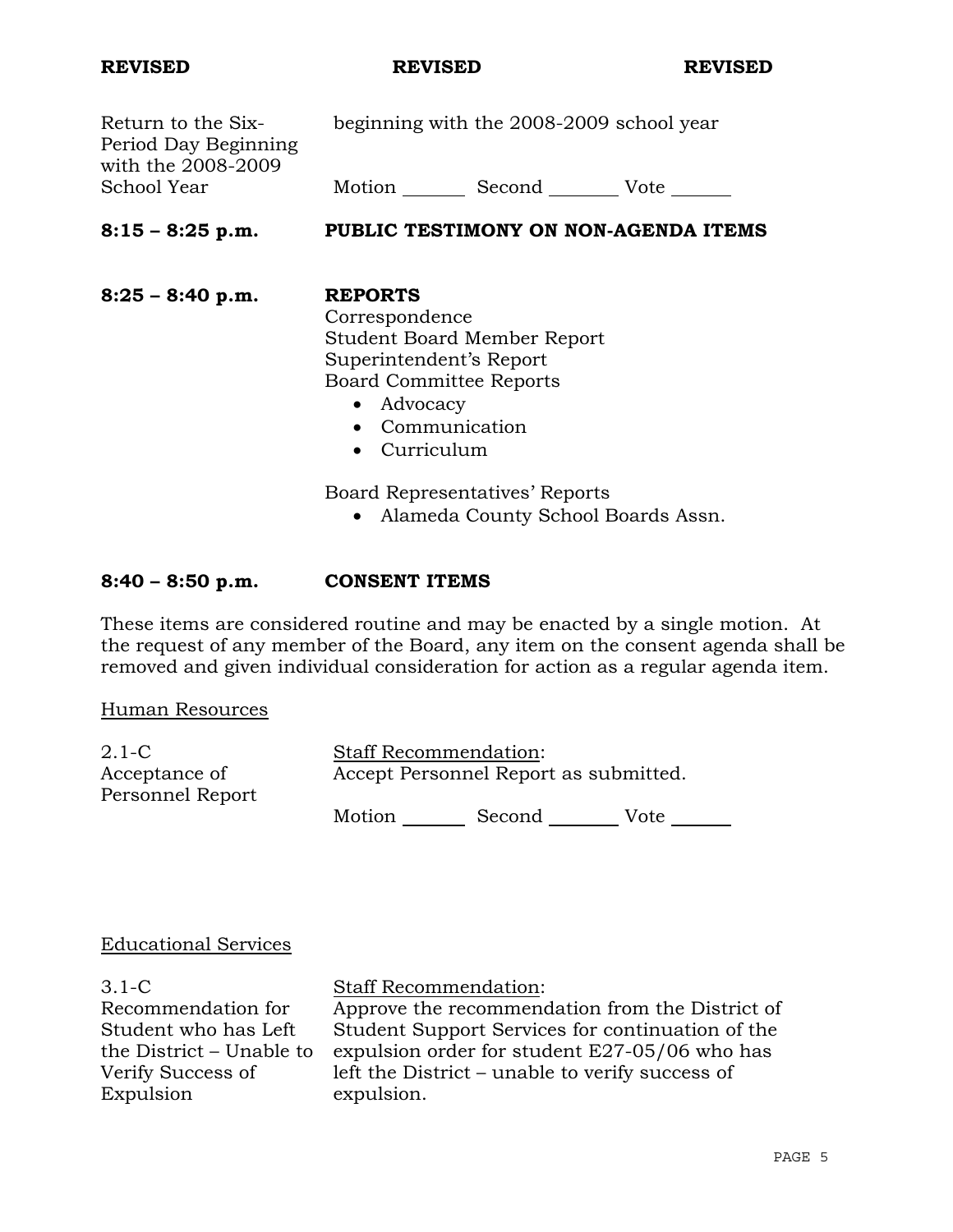|                                                                                                              |                                                      | Motion _________ Second __________ Vote _______ |                                                                                                      |
|--------------------------------------------------------------------------------------------------------------|------------------------------------------------------|-------------------------------------------------|------------------------------------------------------------------------------------------------------|
| $3.2 - C$<br>Proposed Stipulated<br><b>Expulsion Order</b>                                                   | Staff Recommendation:<br>student E07-07/08.          |                                                 | Approve the stipulated expulsion recommendation<br>from the Director of Student Support Services for |
|                                                                                                              |                                                      | Motion _________ Second __________ Vote _______ |                                                                                                      |
| $3.3-C$<br>Proposed Stipulated<br><b>Expulsion Order</b>                                                     | <b>Staff Recommendation:</b><br>student E09-07/08    |                                                 | Approve the stipulated expulsion recommendation<br>from the Director of Student Support Services for |
|                                                                                                              |                                                      | Motion _________ Second __________ Vote _______ |                                                                                                      |
| $3.4-C$<br>Proposed Stipulated<br><b>Expulsion Order</b>                                                     | Staff Recommendation:<br>student E10-07/08.          |                                                 | Approve the stipulated expulsion recommendation<br>from the Director of Student Support Services for |
|                                                                                                              |                                                      | Motion _________ Second __________ Vote _______ |                                                                                                      |
| $3.5-C$<br>Perfection Learning<br>Basic Drama Projects<br><b>Instructional Materials</b><br>for Grades 9-12. | Staff Recommendation:<br>$9-12.$                     | Approve adoption of Perfection Learning Basic   | Drama Projects Instructional Materials for grades                                                    |
|                                                                                                              |                                                      | Motion _________ Second __________ Vote _______ |                                                                                                      |
| $3.6-C$<br>Davis Publication<br>Materials, Exploring<br>Visual Design and The<br>Visual Experience for       | Staff Recommendation:<br>Experience for Grades 9-12. | Exploring Visual Design and The Visual          | Approve adoption of Davis Publication Materials,                                                     |
| Grades 9-12                                                                                                  |                                                      | Motion _________ Second __________ Vote _______ |                                                                                                      |
| $3.7-C$<br>Discard Reading Books<br>(Beowulf) that are in<br>Poor and Damaged<br>Condition at John Muir      | Staff Recommendation:<br>poor and damaged condition. | to discard reading books (Beowulf) that are in  | Approve the request for John Muir Middle School                                                      |
| Middle School                                                                                                |                                                      | Motion _________ Second _________ Vote _______  |                                                                                                      |
| $3.8-C$<br>New Course for                                                                                    | Staff Recommendation:                                | Approve the new course for students in grades   |                                                                                                      |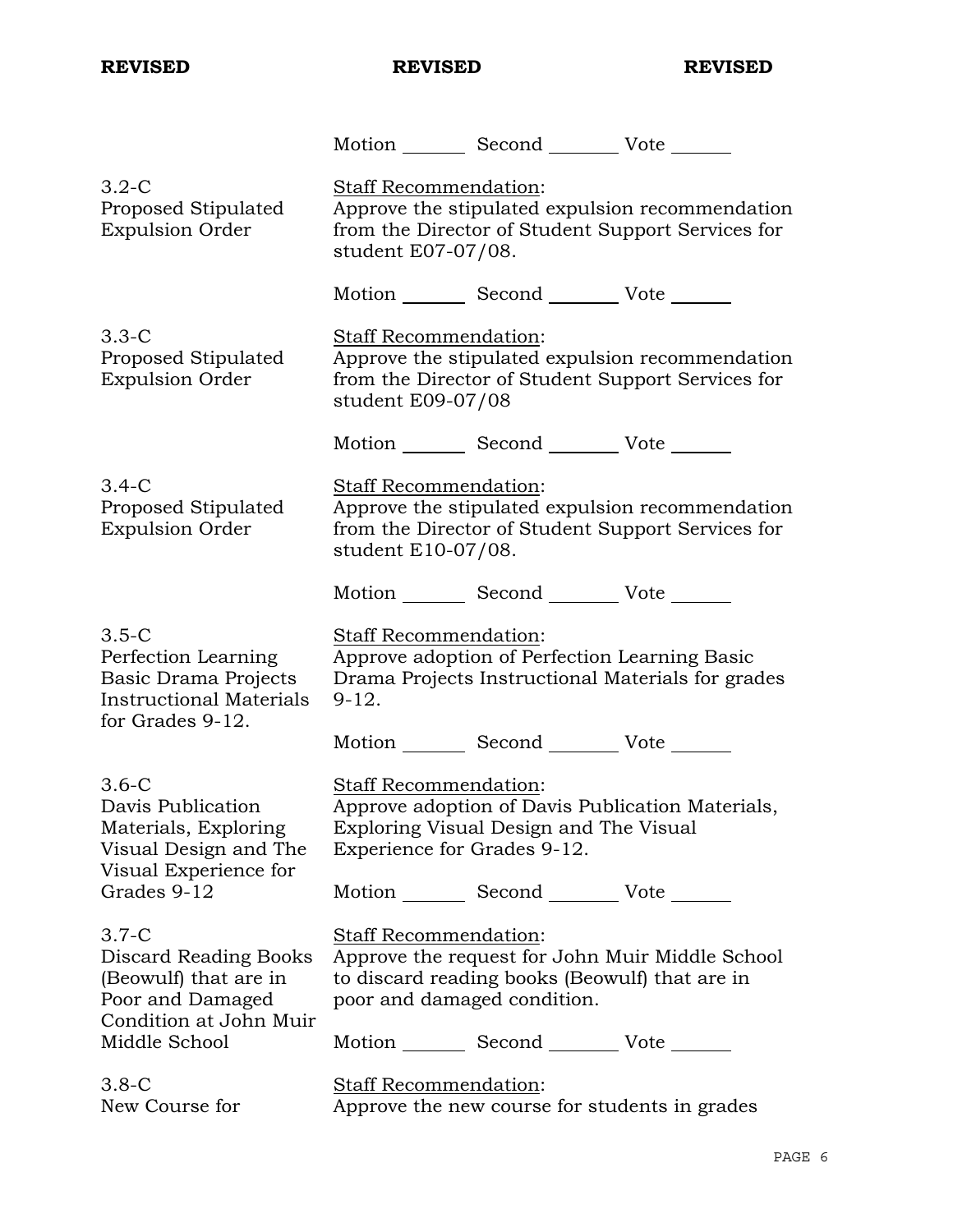| $8:50 - 9:35$ p.m.                                                                                               | <b>ACTION ITEMS</b>                     |                                                                                                                                             |                                                                                                    |
|------------------------------------------------------------------------------------------------------------------|-----------------------------------------|---------------------------------------------------------------------------------------------------------------------------------------------|----------------------------------------------------------------------------------------------------|
| Plaster, Tile Repair and<br>Replacement to the<br>Two Pools at San<br>Leandro High School                        |                                         | Motion _________ Second __________ Vote _______                                                                                             |                                                                                                    |
| $5.2-C$<br><b>Emergency Resolution</b><br>#08-07 to Perform                                                      | Staff Recommendation:                   | pools San Leandro High School.                                                                                                              | Adopt Emergency Resolution #08-07 to perform<br>plaster and tile repair and replacement to the two |
|                                                                                                                  |                                         | Motion _________ Second __________ Vote _______                                                                                             |                                                                                                    |
| $5.1 - C$<br>Notice of Completion -<br><b>Bancroft Middle School</b><br>Sound Screen on Food<br>Service Building | Staff Recommendation:<br>of Completion. |                                                                                                                                             | Accept the Bancroft Middle School Sound Screen<br>on Food Service Building: Project #05-22, Notice |
| Facilities and Construction                                                                                      |                                         |                                                                                                                                             |                                                                                                    |
| Resolution #08-06 to<br>Declare Certain<br><b>Equipment Surplus</b><br>and/or Obsolete.                          |                                         | Adopt Resolution #08-06 to declare certain<br>and condition of the designated equipment.<br>Motion _________ Second __________ Vote _______ | equipment surplus and/or obsolete due to the age                                                   |
| <b>Business Operations</b><br>$4.1 - C$                                                                          | Staff Recommendation:                   |                                                                                                                                             |                                                                                                    |
| $3.9-C$<br>New Course for<br>Students in Grades 9-<br>12: Math<br>AB/Transition Math                             | <b>Staff Recommendation:</b>            | 12: Math AB/Transition Math.<br>Motion Second Vote                                                                                          | Approve the new course for students in grades 9-                                                   |
| <b>Placement Statistics</b>                                                                                      |                                         | Motion Second Vote                                                                                                                          |                                                                                                    |
| Students in Grades 10- 10-12: Advanced Placement Statistics.<br>12: Advanced                                     |                                         |                                                                                                                                             |                                                                                                    |

These items are presented for action at this time. Some may have been reviewed at a previous meeting.

Educational Services

| $3.2-A$               | <b>Staff Recommendation:</b>                                       |
|-----------------------|--------------------------------------------------------------------|
|                       | Board Policy 5111.1 (a- Approve Board Policy 5111.1 (a-b) District |
| b) District Residency | Residency and Exhibits $E(1)$ 5111.1 and $E(2)$                    |
| and Exhibits $E(1)$   | 5111.1.                                                            |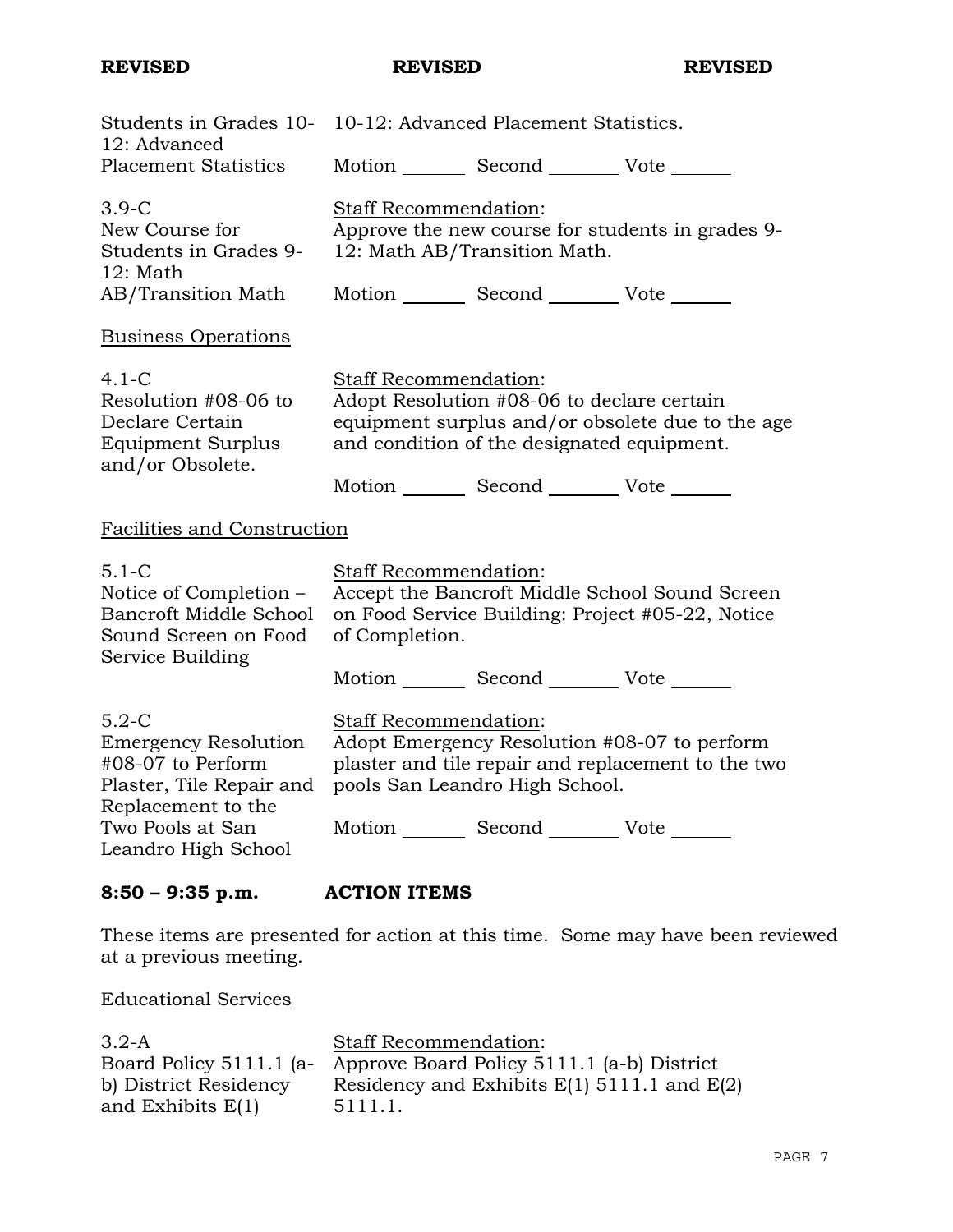| 5111.1 and E(2)<br>5111.1                                                                 |                              |                                                  | Motion Second Vote ______                                                                                      |  |
|-------------------------------------------------------------------------------------------|------------------------------|--------------------------------------------------|----------------------------------------------------------------------------------------------------------------|--|
| $3.3-A$<br>Revised Board Policy<br>$5116.1$ (a-c)<br>Intradistrict Open<br>Enrollment and |                              | Staff Recommendation:<br>5116.1 and E(2) 5116.1. | Approve revised Board Policy 5116.1 (a-c)<br>Intradistrict Open Enrollment and Exhibits E(1)                   |  |
| Exhibits $E(1)$ 5116.1<br>and $E(2)$ 5116.1                                               |                              |                                                  | Motion _________ Second ___________ Vote _______                                                               |  |
| $3.4-A$<br>Revised Administrative<br>Regulation $5116.1$ (a-i)<br>Intradistrict Open      |                              | Staff Recommendation:                            | Approve Revised Administrative Regulation<br>5116.1 (a-i) Intradistrict Open Enrollment.                       |  |
| Enrollment                                                                                |                              |                                                  | Motion _________ Second __________ Vote _______                                                                |  |
| $9:35 - 10:05$ p.m.                                                                       | <b>DISCUSSION</b>            |                                                  |                                                                                                                |  |
| General Services                                                                          |                              |                                                  |                                                                                                                |  |
| $1.1-D$<br>Discussion on<br><b>Potential Timelines</b><br>and Tasks for a<br>Parcel Tax   | <b>Staff Recommendation:</b> | tasks presented in the attached report.          | The Board will discuss and provide direction to staff<br>for a potential Parcel Tax based on timelines and key |  |
|                                                                                           |                              | Motion ________ Second ________ Vote ________    |                                                                                                                |  |

# **10:05 – 10:15 p.m. CONFERENCE**

These items are submitted for advance planning and to assist the Board in establishing future agenda items. The Board may, however, take action on the following:

# General Services

| $1.1 - CF$ | <b>Staff Recommendation:</b>                                        |
|------------|---------------------------------------------------------------------|
|            | February and March The Board will discuss and consider the proposed |
|            | 2008 Board Meeting February and March 2008 meeting dates.           |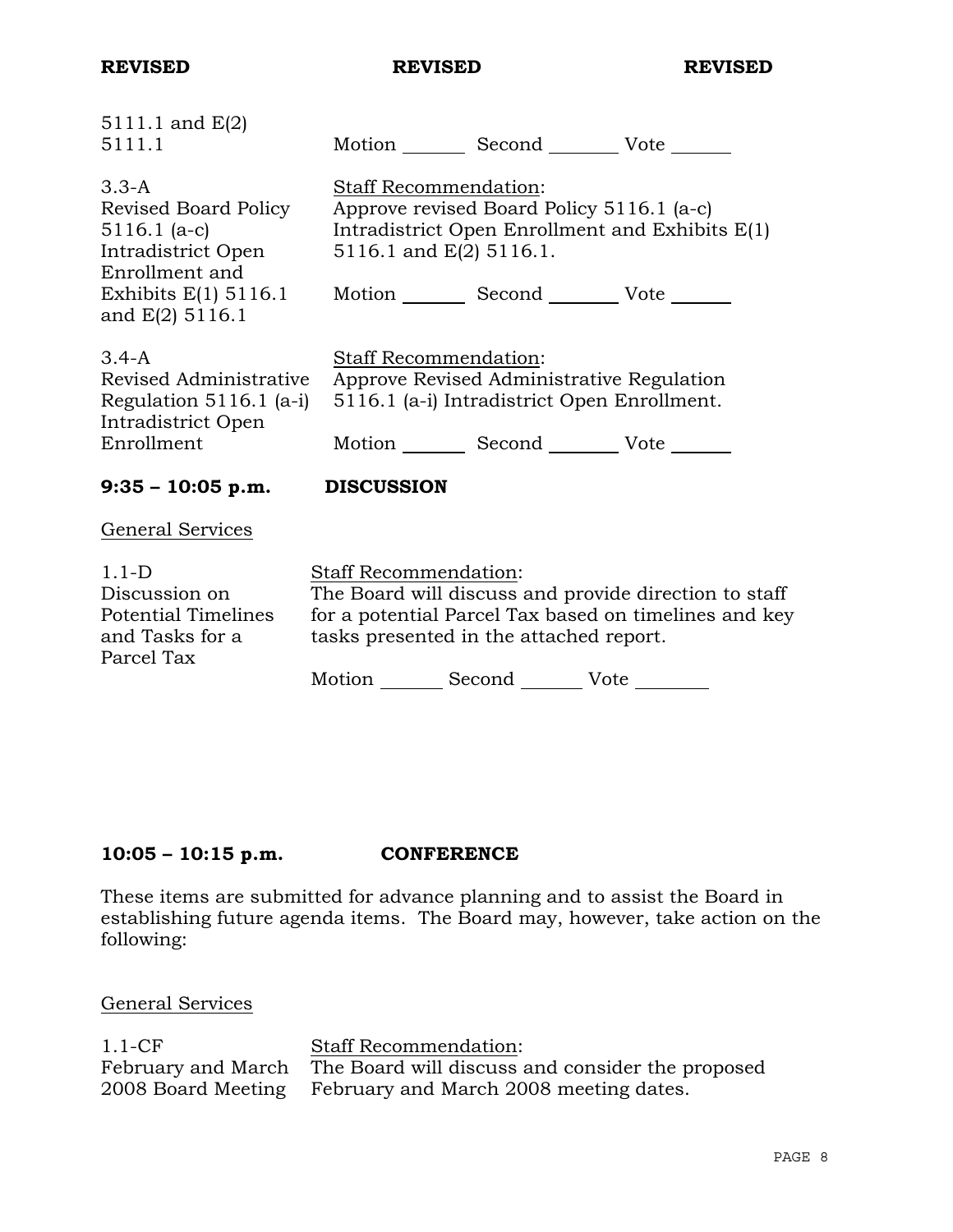| Dates                                                                                       | Motion _________ Second ________ Vote ________                                                                                                 |
|---------------------------------------------------------------------------------------------|------------------------------------------------------------------------------------------------------------------------------------------------|
| $10:15-10:20$ p.m.                                                                          | <b>ACTION</b>                                                                                                                                  |
| General Services                                                                            |                                                                                                                                                |
| $1.1-A$<br>Alameda County<br><b>School Boards</b><br>Association (ACSBA)<br>Representative  | Staff Recommendation:<br>Approve the appointment of a representative to<br>the Alameda County School Boards Association<br>(ACSBA).            |
|                                                                                             | Motion _________ Second __________ Vote _______                                                                                                |
| $1.2-A$<br>Alameda County<br><b>School Boards</b><br>Association (ACSBA)<br>Representative  | Staff Recommendation:<br>Approve the appointment of an alternate<br>representative to the Alameda County School<br>Boards Association (ACSBA). |
| Alternate                                                                                   | Motion _________ Second __________ Vote _______                                                                                                |
| $1.3-A$<br>Eden Area Regional<br>Occupational Program<br>(ROP) Governing Board              | Staff Recommendation:<br>Approve the appointment of a representative to<br>the Eden Area Regional Occupational Program<br>$(ROP)$ .            |
|                                                                                             | Motion _________ Second __________ Vote _______                                                                                                |
| $1.4-A$<br>Eden Area Regional<br>Occupational Program<br>(ROP) Governing Board<br>Alternate | Staff Recommendation:<br>Approve the appointment of an alternate<br>representative to the Eden Area Regional<br>Occupational Program (ROP).    |
|                                                                                             | Motion _________ Second _________ Vote _______                                                                                                 |
| $1.5 - A$<br>Mid-Alameda County<br>Special Education<br>Local Plan Area<br>(MACSELPA)       | Staff Recommendation:<br>Approve the appointment of a representative to<br>Mid-Alameda Special Education Local Plan Area<br>(MACSELPA).        |

Motion Second Vote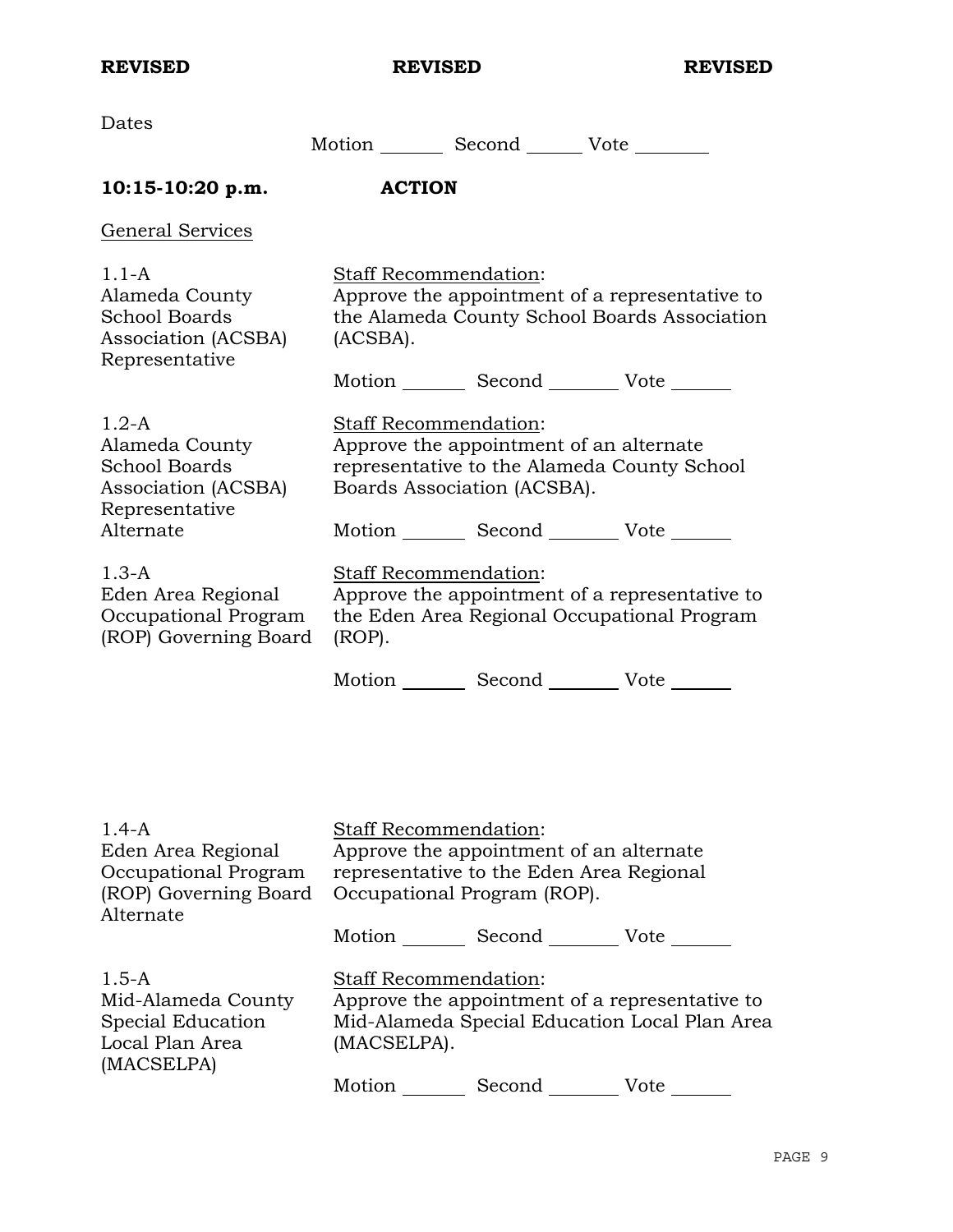d) District Residency

| $1.6-A$<br>Mid-Alameda County<br>Special Education<br>Local Plan Area<br>(MACSELPA) Alternate | Staff Recommendation:<br>Approve the appointment of an alternate<br>representative to Mid-Alameda Special Education<br>Local Plan Area (MACSELPA). |  |
|-----------------------------------------------------------------------------------------------|----------------------------------------------------------------------------------------------------------------------------------------------------|--|
|                                                                                               | Motion _________ Second __________ Vote _______                                                                                                    |  |
| $1.8 - A$<br>Drug, Alcohol, Tobacco<br>Education (DATE)<br>Committee                          | Staff Recommendation:<br>Approve the appointment of a representative to<br>the Drug, Alcohol, Tobacco Education (DATE)<br>Committee.               |  |
|                                                                                               | Motion _________ Second __________ Vote _______                                                                                                    |  |
| $1.9-A$<br>Drug, Alcohol, Tobacco<br>Education (DATE)<br>Committee Alternate                  | Staff Recommendation:<br>Approve the appointment of an alternate<br>representative to the Drug, Alcohol, Tobacco<br>Education (DATE) Committee.    |  |
|                                                                                               | Motion _________ Second __________ Vote _______                                                                                                    |  |
| $1.10 - A$<br>San Leandro Chamber<br>of Commerce<br><b>Community Partners</b><br>Committee    | Staff Recommendation:<br>Approve the appointment of a representative to<br>the San Leandro Chamber of Commerce<br>Community Partners Committee.    |  |
|                                                                                               | Motion _________ Second __________ Vote _______                                                                                                    |  |
| $1.11 - A$<br>City Disaster<br>Preparedness Council                                           | <b>Staff Recommendation:</b><br>Approve the appointment of a representative to<br>the City Disaster Preparedness Council.                          |  |
|                                                                                               | Motion _________ Second __________ Vote _______                                                                                                    |  |
|                                                                                               |                                                                                                                                                    |  |
| $10:20 - 10:25$ p.m.                                                                          | <b>INFORMATION</b>                                                                                                                                 |  |
| <b>Educational Services</b>                                                                   |                                                                                                                                                    |  |
| $3.1 - I$<br>Revised Administrative<br>Regulations 5111.1 (a-                                 | <b>Staff Recommendation:</b><br>Receive for information and review the revised<br>Administrative Regulation 5111.1 (a-d) District                  |  |

Administrative Regulation 5111.1 (a-d) District Residency.